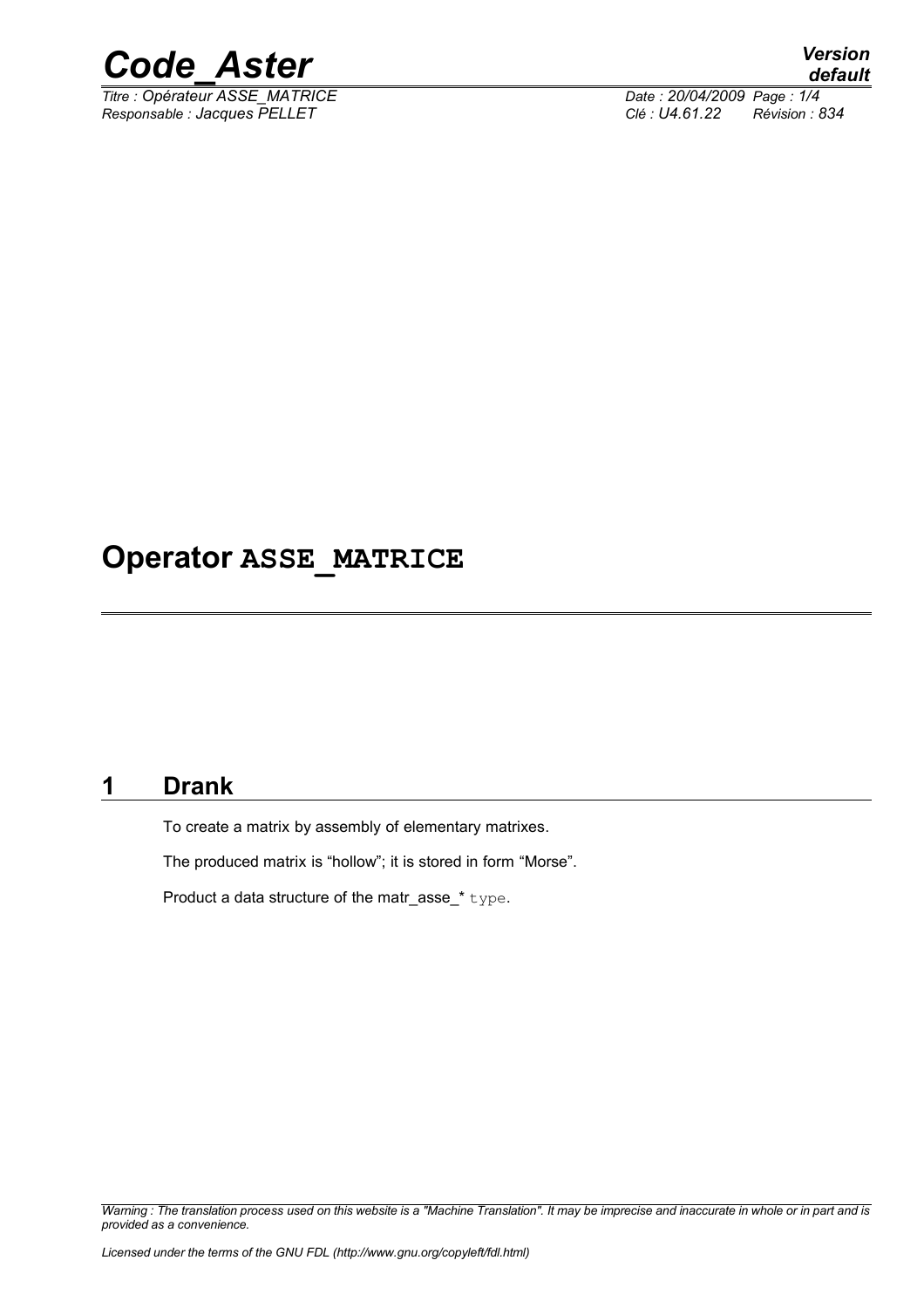# *Code\_Aster Version*

*Titre : Opérateur ASSE\_MATRICE Date : 20/04/2009 Page : 2/4 Responsable : Jacques PELLET Clé : U4.61.22 Révision : 834*

*default*

### **2 Syntax**

|                                  | $my$ [matr asse $*$ ] = ASSE MATRICE                           |                                |                                                                                          |                  |
|----------------------------------|----------------------------------------------------------------|--------------------------------|------------------------------------------------------------------------------------------|------------------|
| $\sqrt{2}$                       | $\triangle$ MATR ELEM = mel,                                   |                                | [matr elem DEPL R]<br>/ [matr elem DEPL C]<br>/ [matr elem TEMP R]<br>[matr elem PRES C] |                  |
| $\triangle$ NUMÉRIQUE DDL = nu , | [nume_ddl]                                                     |                                |                                                                                          |                  |
| $\Diamond$ CHAR CINE = cha ,     |                                                                |                                | / [char cine meca]<br>/ [char cine ther]<br>[char cine acou]                             |                  |
|                                  | $\Diamond$ SYME=' OUI',                                        |                                |                                                                                          |                  |
| $0$ INFO= $/1$                   | $\overline{ }$<br>$/2$ ,                                       |                                | [DEFAULT]                                                                                |                  |
| )                                |                                                                |                                |                                                                                          |                  |
| if MATR ELEM<br>DEPL R           | [matr elem DEPL R]<br>[matr elem DEPL C]<br>[matr elem TEMP R] | then $[\star] \longrightarrow$ |                                                                                          | DEPL C<br>TEMP R |
|                                  | [matr elem PRES C]                                             |                                |                                                                                          | PRES C           |

 $[\text{matr\_elem\_PRES\_C}]$ 

*Warning : The translation process used on this website is a "Machine Translation". It may be imprecise and inaccurate in whole or in part and is provided as a convenience.*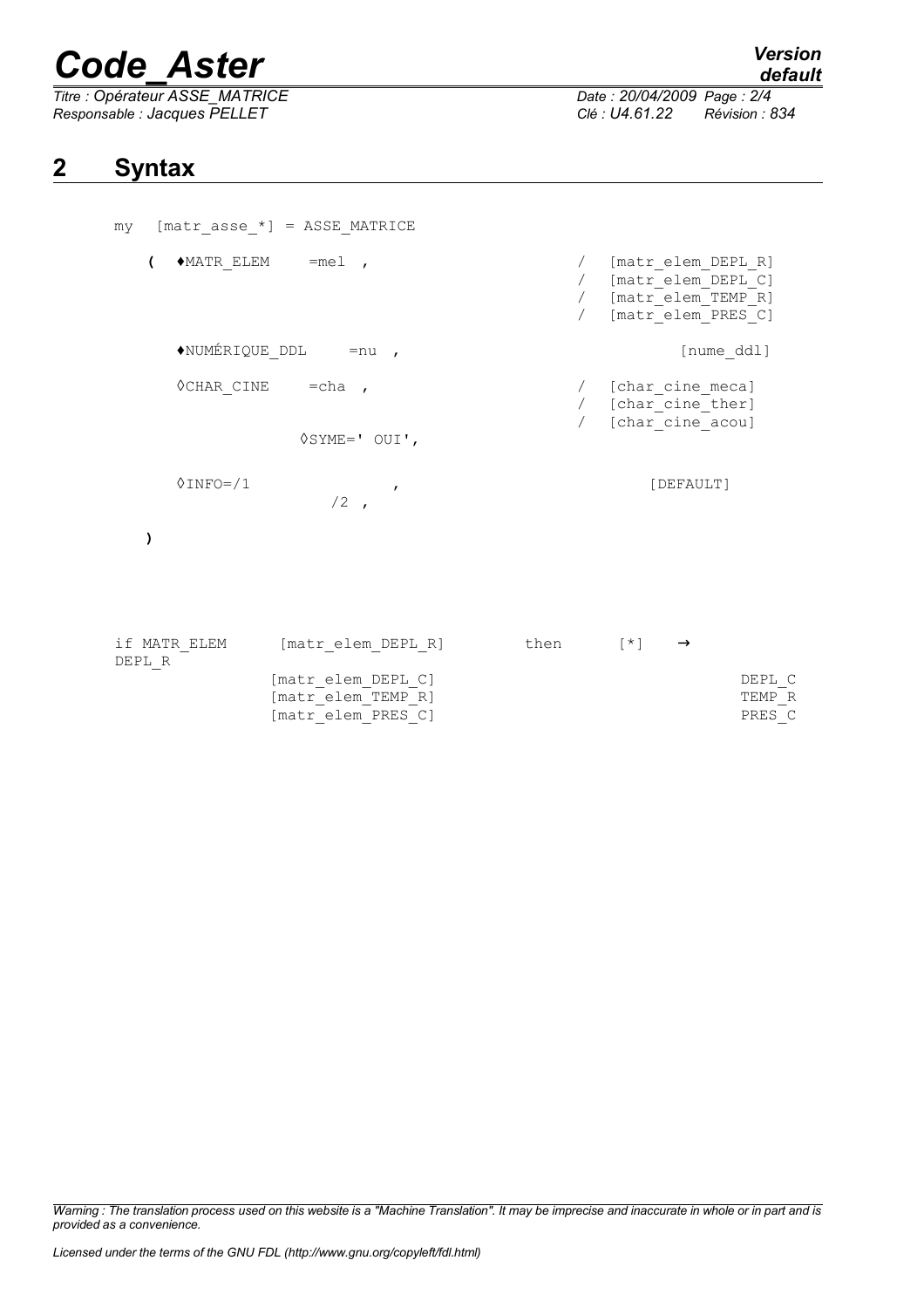## *Code\_Aster Version*

*Responsable : Jacques PELLET Clé : U4.61.22 Révision : 834*

*Titre : Opérateur ASSE\_MATRICE Date : 20/04/2009 Page : 3/4*

*default*

#### **3 Operands**

#### **3.1 Operand MATR\_ELEM**

 $*$ MATR ELEM = mel,

Name of the concept matr elem \* to be assembled.

#### **3.2 Classification and storage**

 $\triangle$ NUMÉRIQUE DDL = nu,

Specify the numbers of the equations of the assembled system and the storage of the matrix.

#### **3.3 Operand CHAR\_CINE**

 $\Diamond$ CHAR CINE = cha,

Name of the kinematical load to be taken into account in the matrix assembled for a processing by elimination of the imposed degrees of freedom (see command AFFE\_CHAR\_CINE [U4.44.03]).

#### **3.4 Operand SYME**

with SYME = "OUI'

This argument can take only the value  $\text{``out\text{''}}$ . In this case, one forces the symmetrization of the matrix after assembly. Thus, if the matrix created by assembly **K** is NON-symmetric, the key word  $\text{SYME}$  = " $\text{OUT}$ " makes it possible to symmetrize it and replace it by:

$$
ma = \frac{1}{2}(K + K^T)
$$

#### **3.5 Operand INFO**

◊INFO

Allows the printing of information on the assembled matrix

- 1 : no printing,
- 2 : printing amongst stored terms and of the coefficient of conditioning of the degrees of freedom of the type "LAGR",

*Warning : The translation process used on this website is a "Machine Translation". It may be imprecise and inaccurate in whole or in part and is provided as a convenience.*